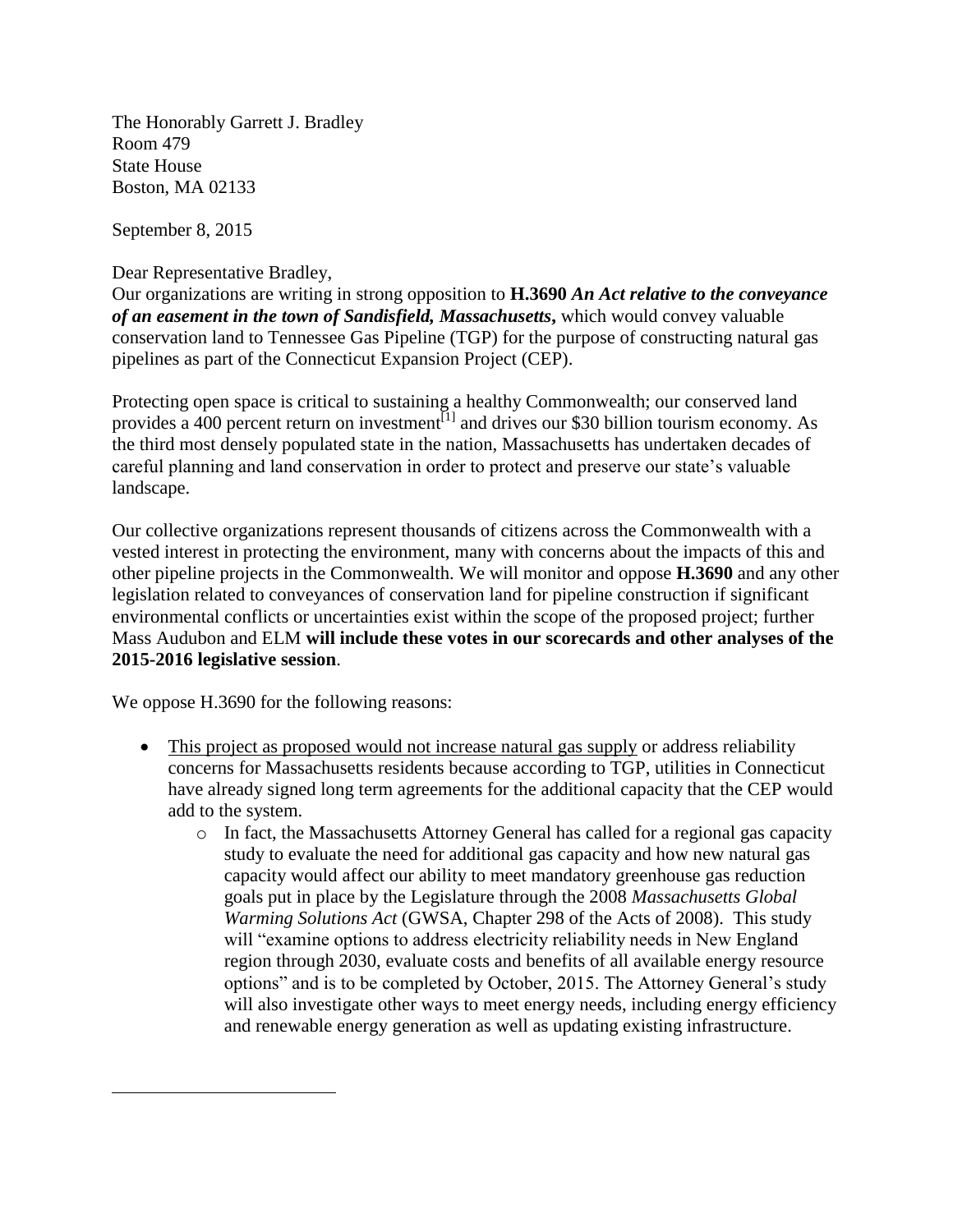- o As you know, the GWSA established a framework for reducing heat-trapping emissions to levels that scientists believe provide a decent chance of avoiding the worst effects of global warming. Natural gas is in large part methane. Although the combustion of natural gas causes significantly less greenhouse gas emissions than the combustion of coal or oil, methane itself is a much more potent greenhouse gas and leaks are well documented. A recent report documented 20,000 natural gas leaks from our aging pipes in Massachusetts alone, many over  $20$  years old<sup>[2]</sup>. A recent study by researchers at Purdue and Cornell Universities showed that leaks in the natural gas supply chain are significantly greater that originally estimated<sup>[3]</sup>. The Environmental Protection Agency has recognized this threat and has proposed new rules to reduce these leaks. The Federal Council on Environmental Quality has issued draft guidelines for National Environmental Policy Act review that require that potential greenhouse gas emissions and climate change impacts of projects be evaluated $^{[4]}$ .
- Massachusetts has been a leader in state efforts to address greenhouse gas emissions, including the GWSA, participation in the Regional Greenhouse Gas Initiative and according to the American Council for an Energy-Efficient Economy, leading the nation on energy efficiency efforts[5]. We don't want to go backwards. In addition to direct natural resource impact concerns, which is discussed further below, a significant expansion of natural gas/fossil fuel infrastructure and its contribution to new greenhouse gas emissions is not in the best interests or public benefit of the Commonwealth.
- The CEP would result in significant, long-term damage to highly valuable and unique conservation land which includes a variety of habitats, diverse native plant and animal species, historic mill sites, old forests, and river frontage. No mitigation efforts can fully restore pristine, complex natural systems such as wetlands, which provide valuable services such as drinking water purification and flood water protection.
- This project will undermine substantial taxpayer investment in land acquired in 2007 by the Department of Conservation and Recreation as part of one of the most significant land protection acquisitions in the state. This project would result in permanent losses and degradation to existing parkland and adjoining lands with no indication that land of similar natural or cultural characteristics is available nearby thereby making it difficult, if not impossible, to meet the state's established goal of a goal of no-net loss of conservation land. The proposed pipeline would permanently degrade a section of what amounts to more than 8,500 acres of interconnected protected open space which in addition to its high conservation value, offers significant recreational opportunities including hiking, canoeing, kayaking, snowmobiling, cross-country skiing, fishing, and hunting.

l

 $^{[2]}$  https://www.bostonglobe.com/metro/2015/08/20/new-law-casts-light-state-natural-gasleaks/qJJPCjRZITc5ai0JeHNOqO/story.html

<sup>[3]</sup> http://www.pnas.org/content/111/17/6237.abstract

 $[4]$  https://www.whitehouse.gov/administration/eop/ceq/initiatives/nepa/ghg-guidance

<sup>[5]</sup> http://aceee.org/state-policy/scorecard